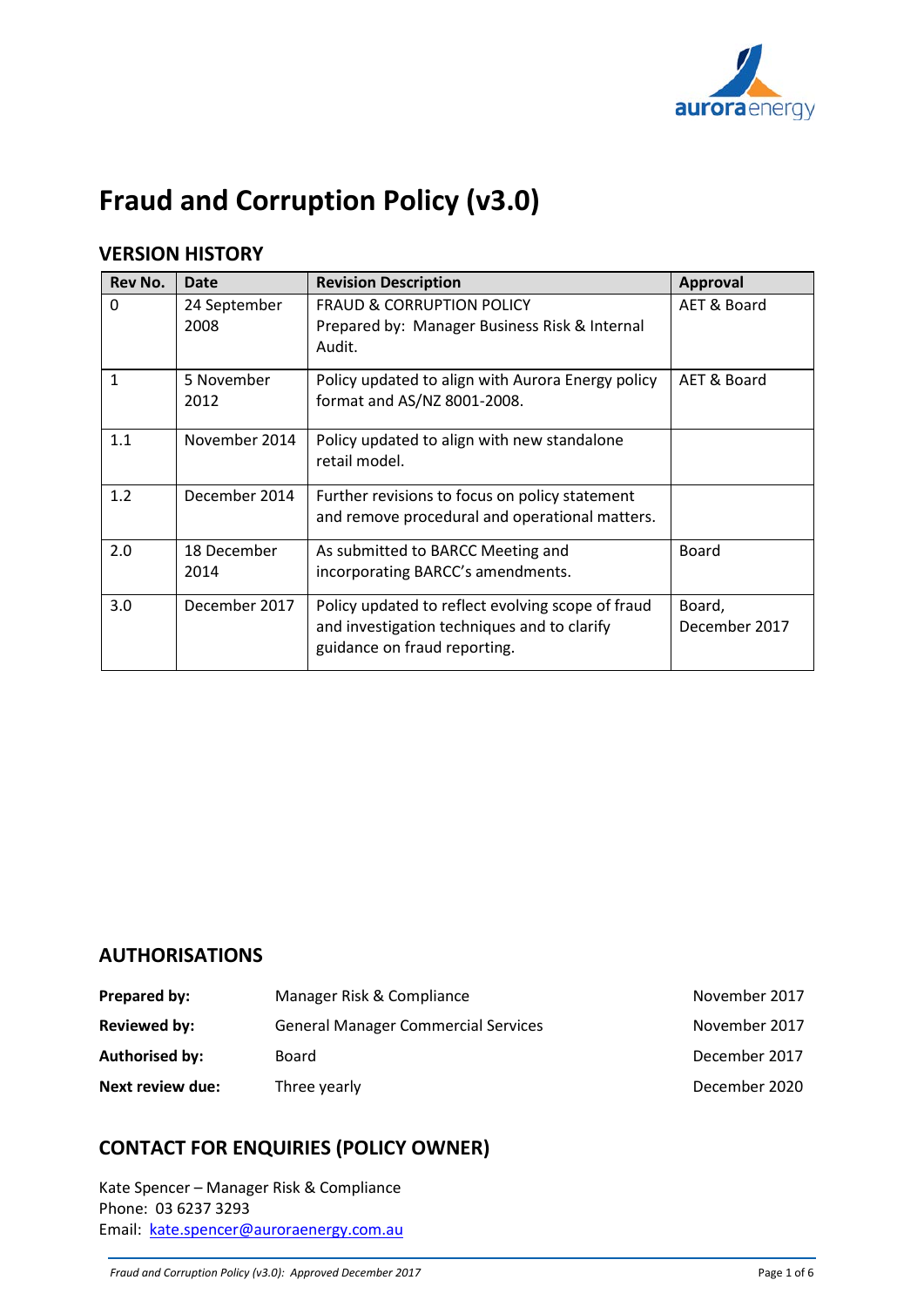# **1. Introduction**

A key underlying business philosophy adopted by Aurora Energy is that it has clear purpose, vision and objectives, with an established set of values to guide its behaviour at all times, all of which support its culture.

Aurora Energy's defined Values, along with the Code of Conduct set very high expectations of what is appropriate behaviour within the organisation. The Values include, but are not limited to, Open and Honest, Trusted, and Accountable: any acts, of whatever scale, that constitute fraud or corruption do not fit within Aurora Energy's Values, expectations and culture.

# **2. Purpose**

The purpose of this Policy is to give effect to Aurora Energy's commitment to prevent and control fraud and corruption risk. Aurora Energy recognises that fraud and corruption risk management is an integral part of good governance and management practice.

This Policy informs employees of their responsibilities with respect to fraud and corruption and its reporting, as well as reinforces that Aurora Energy will proactively seek to minimise the risk and effect of fraud and corruption. The Policy is to ensure that Aurora Energy's reputation, assets, revenues, expenses, facilities, commercial and corporate information, as well as the integrity of its financial statements, are protected against loss through fraud and corrupt behaviour by employees or others.

The objectives of this Policy are to ensure that Aurora Energy:

- develops and maintains an organisational culture of honesty and integrity;
- puts in place processes that ensure effective prevention, detection and management of fraud and corruption risk, aligned with the Australian Standard AS8001-2008: Fraud and Corruption Control and better practice fraud and corruption risk management; and
- encourages, supports and protects persons who report suspected fraud and corruption.

## **3. Scope**

As the risk of fraud and corruption is inherent in all of Aurora Energy's business operations and activities, this Policy applies to all employees of Aurora Energy.

## **4. Definitions**

#### **4.1 Employee**

A person is an employee for the purpose of this Policy if the person carries out work in any capacity for Aurora Energy including as:

- an employee or director;
- an employee of a labour hire company who has been assigned to work at Aurora Energy;
- a contractor or subcontractor, or their employees;
- an outsourced service provider, or their employees;
- a trainee or apprentice, whether employed directly by Aurora Energy or by a Group Training Organisation;
- a student or intern gaining work experience; or
- a volunteer.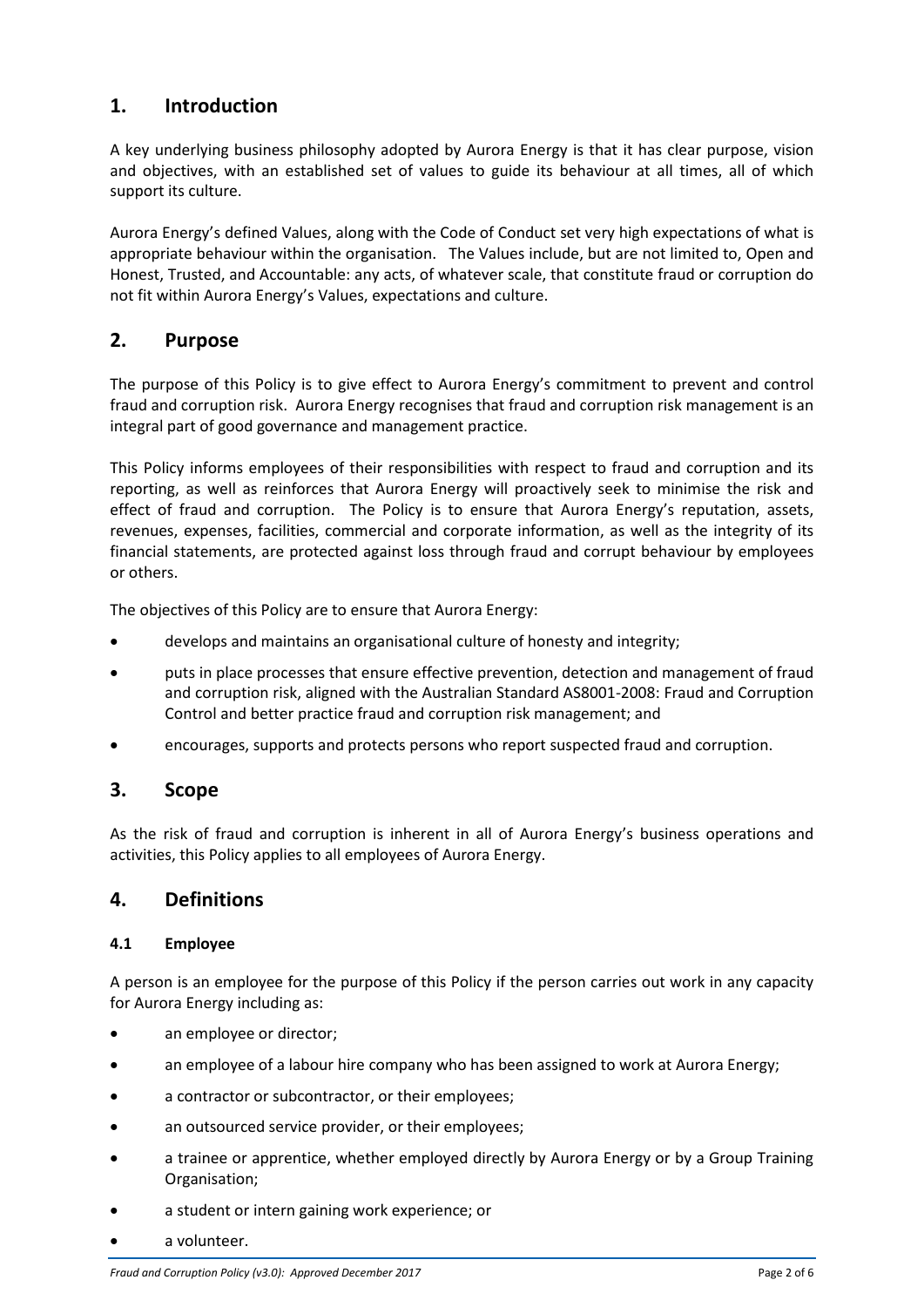#### **4.2 Fraud**

Aurora Energy defines "Fraud" as "a dishonest activity causing actual or potential loss to any person or entity including theft of moneys or other property by employees, or persons external to the entity, and where deception or misuse of power and positions of authority are used at the time immediately before or immediately following the activity".

This definition is aligned with the Australian Standard AS 8001-2008 and the fraud offences prescribed by the Corporations Act 2001.

#### **4.3 Corruption**

Aurora Energy adopts the definition of "Corruption" in the Australian Standard AS 8001-2008 as being "dishonest activity in which a director, executive, manager, employee or contractor of an entity acts contrary to the interests of the entity and abuses his/her position of trust in order to achieve some personal gain or advantage for him/herself or another person or entity.

# **5. Policy**

Aurora Energy has a zero tolerance to fraud and corruption, is committed to minimising the risks of such behaviour and will take active steps to prevent, detect and respond to any acts of this kind.

Aurora Energy will take direct action and has the right to refer to Tasmania Police (or any other appropriate body) for investigation and prosecution any allegation or suspicious activity that falls within the scope of this Policy.

Consistent with its Code of Conduct, Aurora Energy will promote a culture of openness, honesty, integrity, accountability and transparency as a primary tool in the prevention of fraud and corruption.

Aurora Energy will undertake fraud risk assessments as part of its activities under the Risk Management Framework and develop and implement effective strategies for the prevention, detection and response to fraud and corruption.

Aurora Energy will consider the value and appropriateness of suitable insurance cover annually as part of the corporate insurance renewal process.

#### **5.1 Prevention**

Prevention strategies will be implemented to minimise the opportunity for fraudulent and corrupt conduct.

#### **5.2 Detection**

In the event that preventative systems fail, detection strategies will be activated to investigate incidents of fraud and corruption as soon as possible after they occur.

Internal controls aimed at detecting fraud and corruption will underpin, and will be integrated into, Aurora Energy's processes and procedures, especially where cash or assets readily convertible to cash are involved.

External financial audits will also be utilised to detect material misstatements in the Aurora Energy financial statements or other losses due to fraud or corruption.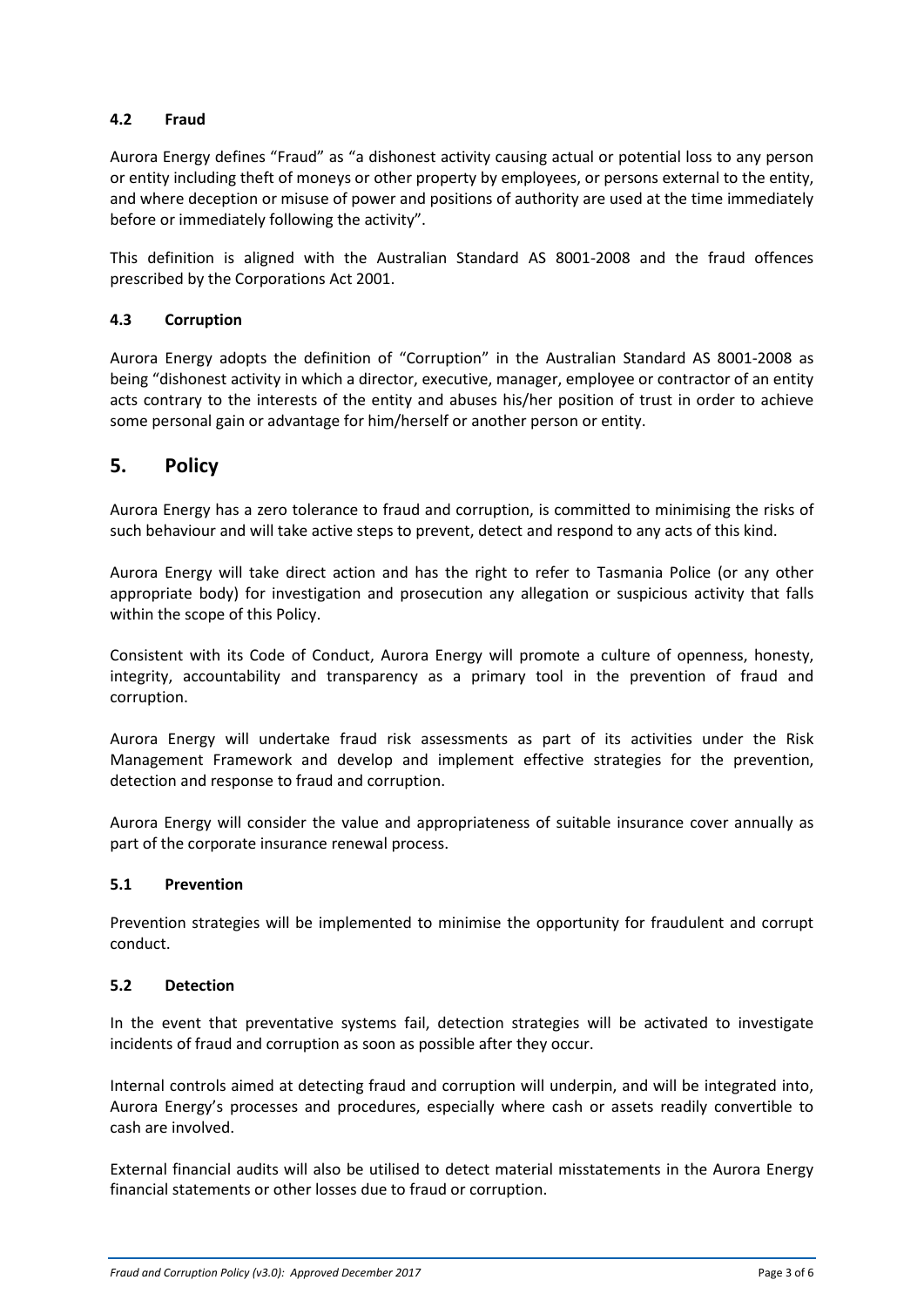#### **5.3 Response**

Aurora Energy will promptly and thoroughly investigate allegations of fraud and corruption regardless of how these may have been reported or observed. Investigations will be independent, have regard for the principles of natural justice and preserve evidence for future action.

Aurora Energy will take all necessary action to prevent further acts of fraud and corruption from occurring and will pursue all reasonable methods to recover losses.

Investigations, prosecutions and recovery actions will extend to any person or entity that has colluded, concealed or otherwise condoned acts of fraud or corruption.

Aurora Energy will not tolerate any detrimental action, including harassment or victimisation, against reporters of alleged fraud or corruption.

#### **5.4 Reporting Suspected Fraud or Corruption**

Employees should report suspected instances of fraud or corruption as soon as observed or detected. Reports should be made to the Public Interest Disclosure Officer, Principal Officer, or if appropriate, the Ombudsman or Integrity Commission, in accordance with the process stipulated in the Public Interest Disclosure (Whistle-blowers) Policy and the Public Interest Disclosure Procedures.

## **6. Key Stakeholder Responsibilities**

#### **6.1 Board**

Aurora Energy's Board is responsible for reviewing and approving the Fraud and Corruption Policy and any associated strategies as well as monitoring the effectiveness of the Policy.

#### **6.2 BARCC**

The Board, Audit, Risk & Compliance Committee (BARCC) is responsible for:

- reviewing the Fraud and Corruption Policy on behalf of the Board;
- ensuring that the scope of the external financial audit includes processes to provide reasonable assurances to detect material misstatements in the entity's financial statements or other losses due to fraud or corruption;
- ensuring that management and other employees provide support to both internal and external auditors to allow for thorough and rigorous review processes during audits;
- monitoring the status of fraud and corruption risk assessments and associated mitigations;
- appointing a Fraud Officer; and
- subject to expert advice, overseeing any fraud and/or corruption investigation and its outcomes.

#### **6.3 Management**

Management is responsible for:

- educating staff and contractors about fraud and corruption related risk and controls;
- designing and implementing effective strategies and internal controls to identify, prevent and detect instances of fraud and corruption;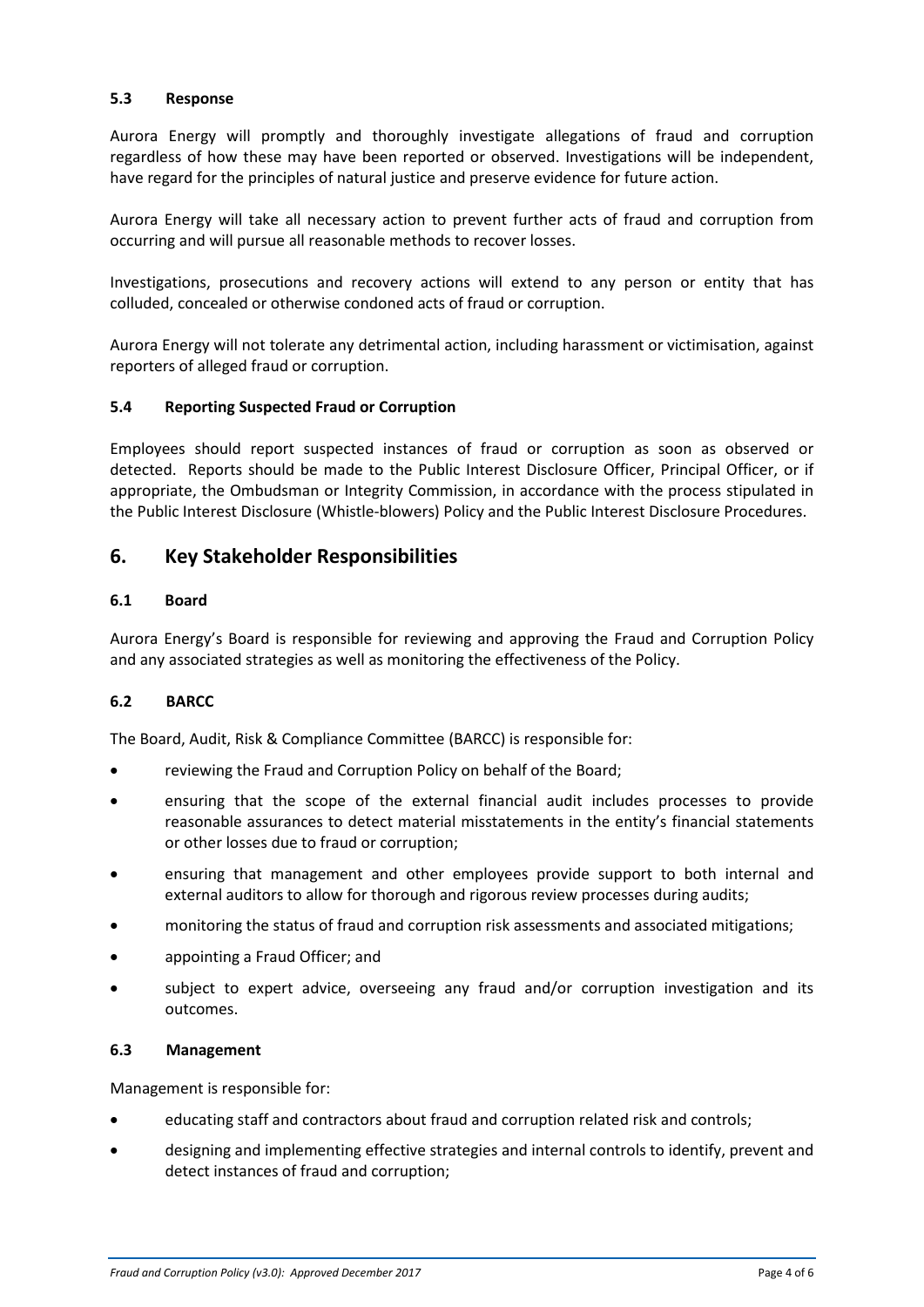- designing and implementing processes and procedures for responding to, reporting and investigating allegations of fraud and corruption, including the reasonable protection of the reporter in line with the relevant provisions of Public Interest Disclosures Policy and Procedures; and
- liaising with auditors in relation to the inclusion of fraud and corruption risks within audit scopes.

#### **6.4 Employees**

Employees are responsible for ensuring they operate in accordance with Aurora Energy's policies and procedures as a primary form of internal control and prevention.

Under this Policy, employees are also responsible for:

- avoiding any collusion with a perpetrator of fraud or corruption, or any activity that condones or conceals the fraudulent or corrupt action or behaviour;
- reporting suspected instances of fraud or corruption as soon as observed or detected;
- following the directions of the Fraud Officer or investigating personnel in relation to maintaining confidentiality, preserving evidence and maximising the opportunity to apprehend perpetrators;
- not wilfully providing false or misleading allegations or information related to fraud and corruption; and
- avoiding any detrimental action, including harassment and victimisation, of reporters of fraud and corruption.

#### **6.5 Fraud Officer**

The Fraud Officer's role is to:

- coordinate the investigation of allegations to ensure protection of the reporter, preservation of evidence and the application of principles of natural justice during the investigation. Where appropriate, investigation plans may be approved by external experts or authorities;
- subject to the requirements of any approved investigation plan, report progress and outcomes of fraud investigations to BARCC Chair, CEO and, where appropriate, the reporter of the allegation; and,
- liaise with external agencies and insurers, as required by legislation, an approved investigation plan or under the direction of the BARCC Chair.

Under the Delegation Policy the Board has appointed the Company Secretary/General Counsel and Manager Legal Services & Procurement as Aurora Energy Fraud Officers.

# **7. Non-compliance with this Policy**

All non-compliances with this Policy will be recorded in accordance with the Compliance Policy.

Any non-compliances that are risk-rated as Severe or Major will be escalated to the Board or a relevant Board Committee through Aurora Energy's non-compliance reporting processes. Noncompliances that are risk-rated as Moderate or Minor will be reported to the Chief Executive Officer.

Incidents of wilful non-compliance with this Policy are considered to be serious and will be dealt with in accordance with Aurora Energy's normal performance management process, which may include dismissal.